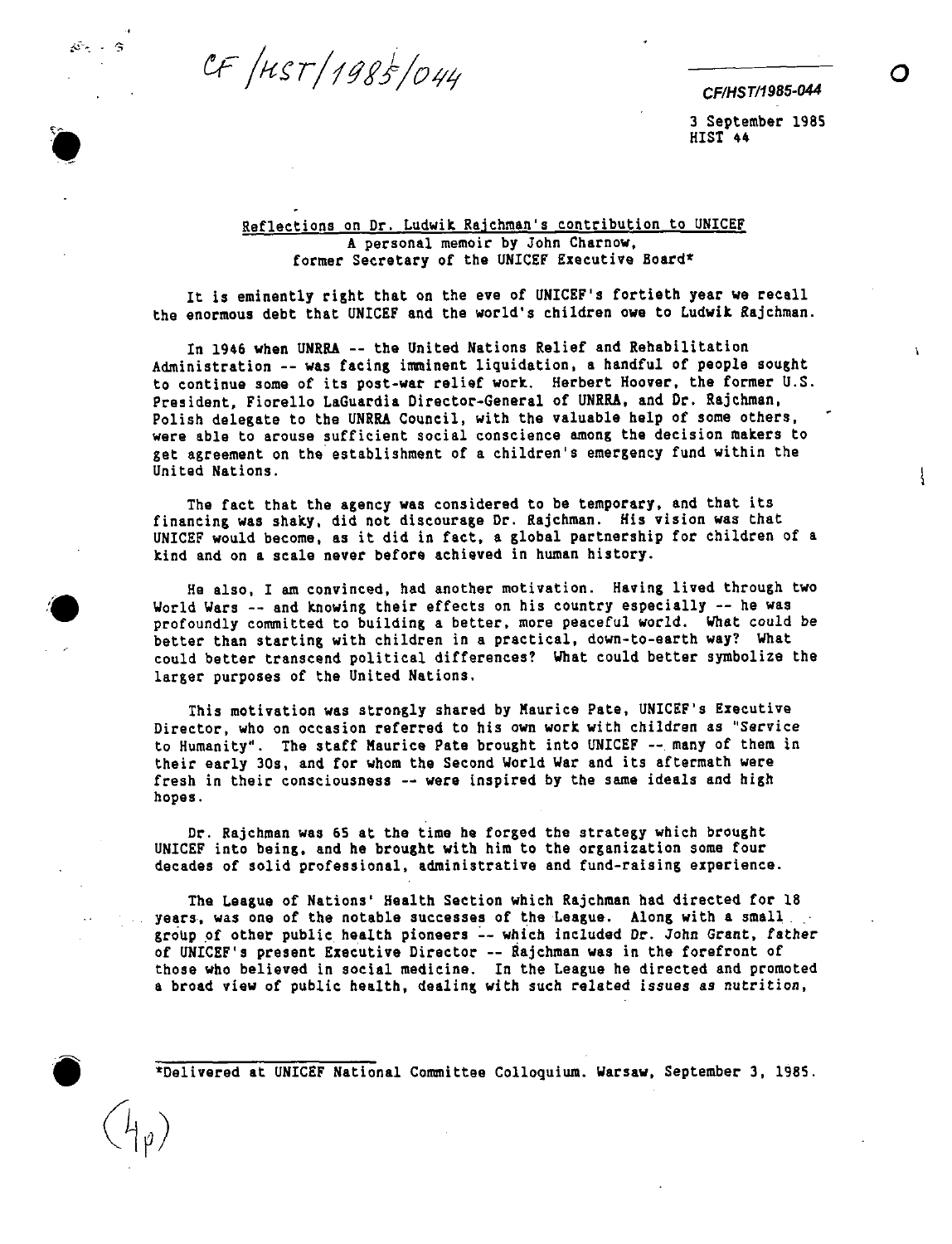sanitation, and housing. He fought for and secured the collaboration of the chief health ministries of the world. Through attracting special contributions for the work, he was able to overcome the handicaps of diplomatic indifferenceand official penuriousness.

 $\epsilon$  .  $\mathbb{R}$ 

-@

Dr. Rajchman had a tough-minded devotion to his ambitions for UNICEF. But he was also a practical and realistic politician and had an extraordinarily radar-like and judicious sense of what was possible at any given time.

Some of the agencies in the Unitad Nations' system at first had misgivings about UNICEF. They felt that Dr. Rajchman was leading UNICEF to impinge on their mandates. He and Maurice Pate, however, had a pragmatic view. They were less concerned with the prerogatives of organizations than with the results of concrete actions that would benefit children. If there were serious child needs that could be met by international support, then that support should be forthcoming. If others were not in a position to take on the task, then UNICEF should do so, and in the process they hoped it wouId act as a catalyst stimulating the others to assume a larger share.

This approachworked. Before long WHO, FAO, and the UN Bureau of Social Affairs began to see that there were real advantages in working together with UNICEF. A relationship developed which has been described as something resembling a marriage that was not always very affectionate but was very fruitful.

Traditionalists and those guarding the exchequers of the main contributors sometimes thought that Dr. Rajchman wanted to move too fast and too far. In addition to his unflagging persistence, Rajchman could be very persuasive -equally so in five different languages, and with great charm. He also had a genius for understanding the functioning of bureaucracies, and he used this when needed to neutralize opposition. In this he frequently enlisted the help of his large circle of influential friends -- friends who came from all sides of the political spectrum.

During the crucial early years when the shape of UNICEF was being hammered out, and its major policies adopted, Dr. Rajchman worked closely in a collegial give-and-take relationship with a half dozen or so representatives among whom the key ones were: Katherine Lenroot, Chief of the United States Children's Bureau; Dr. Robert Debré of France, an outstanding leader in social pediatrics; Adelaide Sinclair, a senior officiaI in the Canadian Department of Welfare; and Auguste Lindt, a ranking Swiss diplomatwho earlier aa a foreign correspondent had travelled extensively in Asia and the Middle East.

Dr. Rajchman played a key role in the selection by Secretary-General Trygve Lie of Maurice Pate as Executive Director of UNICEF. Mr. Pate was a superb choice  $--$  a practical, dedicated humanitarian with long experience in the large scale distribution of food and supplies--including relief for Poland following the two World Wars--, a deep concern for children, and close personal ties to Herbert Hoover and many influential members of the US Congress. Mr. Pate remained Executive Director for 18 years until his death in January 1965.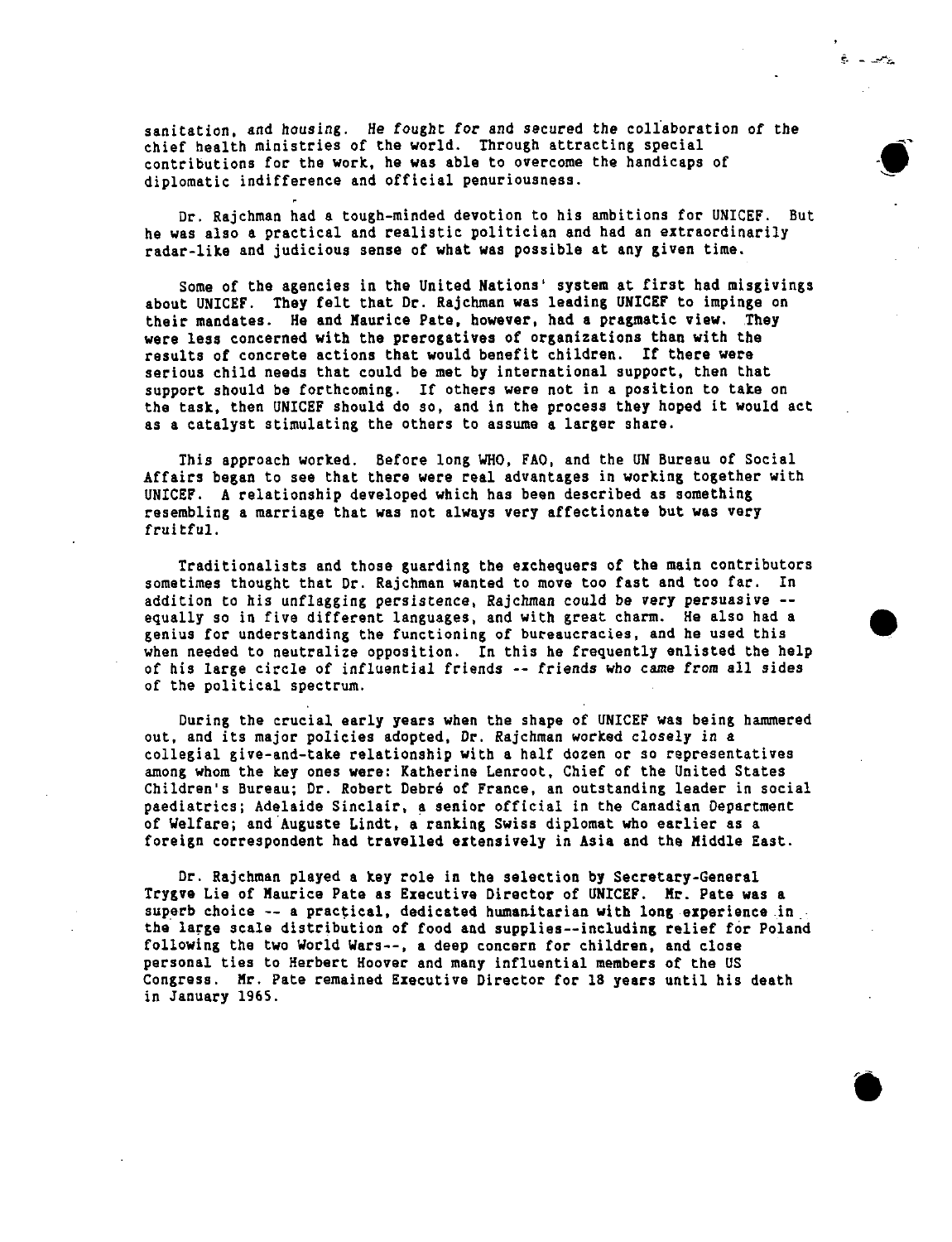:-

\*

,

'6

Another major contribution Rajchman made to UNICEF was his prompting of Pate early in 1949 to share the direction of UNICEF's expanding **work** with a Deputy Executive Director in the person of E.J.R. Heyward--an economist who had been the Australian Representative on the UNICEF Board. Mr. Heyward continuedas Deputy Executive Director during the 15 years Henry Labouisse WaS Executive Director following Maurice Pate, and for the first two years of Jamea Grant's administration--atotal of 32 years.

With his own background in bacteriology and epidemiology, Dr. Rajchman looked at programme potentials from the perspective of a scientist and was especially alert to applying new medical discoveries to combat endemic diseases. He started UNICEF on the path of surveys by experts on child nutrition and health needs, and on assessing experience in order to learn from mistakee. It was he who conceived of a UNICEF partnershipwith the Danish and other Scandinavian Red Cross Societies to fight against tuberculosis through BCG vaccination campaigns -- campaigns in 22 countries which from 1948 through mid-1951 performed some 30 million teats and 17 million vaccinations.

Many of the longer-term public health thrusts in the developing countries with which UNICEF's name became synonymous in the 1950's were initiated by Dr. Rajchman; I well remember a conversation one afternoon when he talked about the promise of penicillin to cure yaws -- a highly infectious and disabling disease affecting millions of children in tropical countries. In addition to their great intrinsic importance, mass campaigns against yaws, he explained, could considerably step up public consciousness about practical approaches to public health, and could stimulate greater financial support for UNICEF.

It was Rajchman who also conceived of the idea of UNICEF aid for milk conservation programmes so that countries could develop their own supplies of milk rather than having to depend on imports. For the same reason he promoted the idea of UNICEF support for other production facilities affecting child health, beginning with a penicillin plant in India which would serve the region as a whole.

The General Assembly resolution creating UNICEF -- for which Rajchman was the principal drafter and an indefatigable lobbyist--contained some far-sighted features which have stood the test of time. While the resolution made UNICEF an integralpart of the United Nations it also gave its governing body considerable autonomy. It provided that UNICEF's assistance be given on the "basis of naad without discriminationbecausa **of** race, creed, nationality, statua or political belief." The types of aid it could provide were set so wide that they have never needed enlargement; they could be "supplies, material, services, and technical assistance."

'. The provision in UNICEF's basic resolution which made it dependent upon voluntary financing has served over the years as a constant impetus to UNICEF to justify the confidence of its contributors -- both governmental and the public. Rajchman and Pate felt that it was important for the vitality of the organization to continuously have to prove itself to its contributors. In turn, that required that UNICEF support would be effective and valued by the countries aided. This constant obligation to earn credibility has been an important factor  $--$  I believe perhaps the major factor  $--$  in maintaining in the organization a spirit of self-criticism and a dynamic responsiveness to changing times and new opportunities.